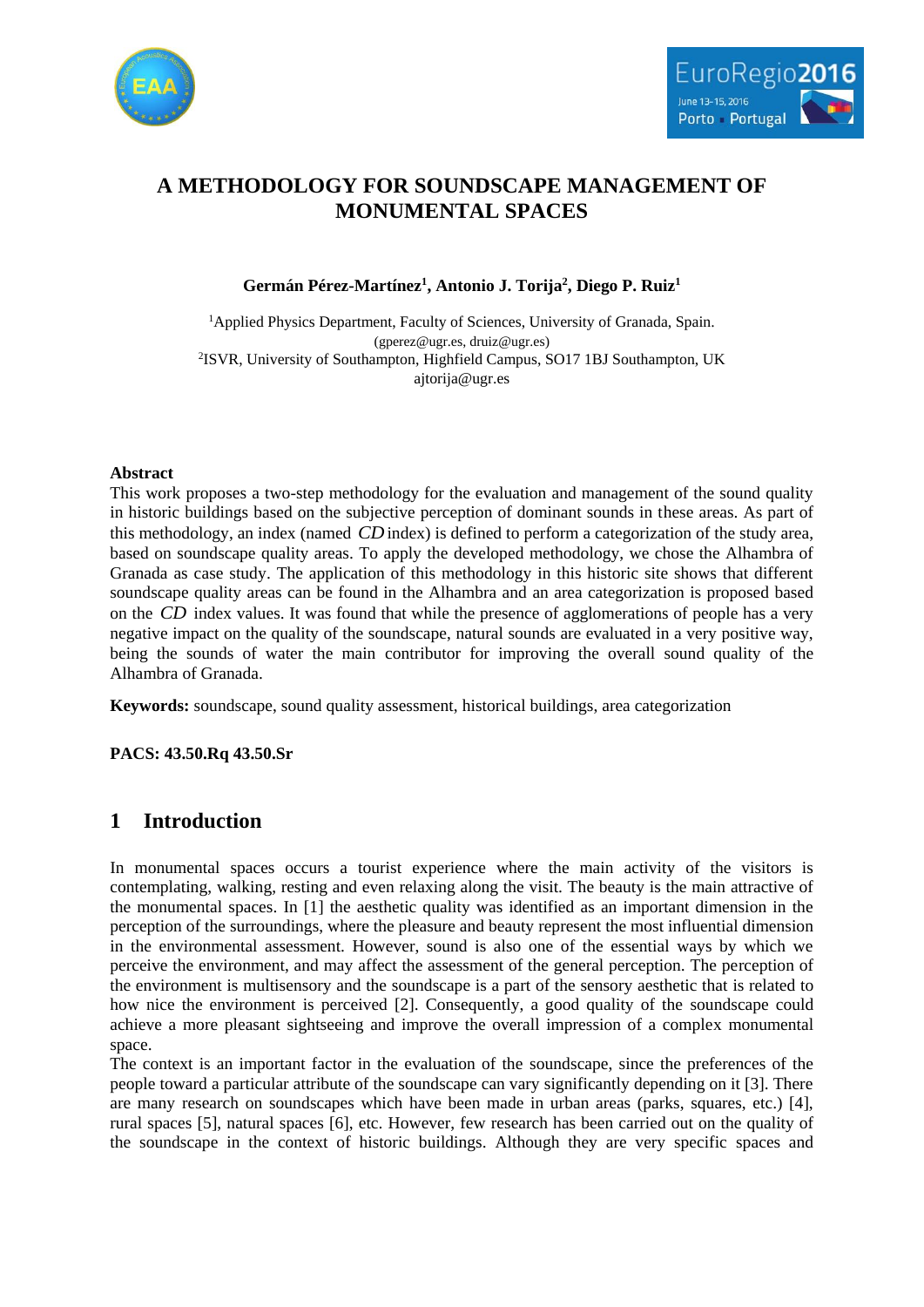

sometimes reduced, they host millions of people a year and it would be a good practice its study and management for the conservation or improvement of their sound aspects.

One of the most characteristic sounds of the historic buildings is the generated by the visitors themselves. On many occasions, due to overcrowding and the crowds that generally occur in these tourist areas, human voices tend to dominate on the other sounds present in that place. In the majority of the researches, human sounds have been evaluated as neutral, for example in [7], and only in some ones are evaluated as pleasant [8]. However, these investigations have been carried out in urban environments and no research has referred to the evaluation of the human sounds in areas with these features where overcrowding of people is generated.

The underlying hypothesis of this work is thatthe dominant sounds play an important role in the evaluation of the soundscape and they are closely related to the quality of the soundscape. The main objective of this study is to develop a methodology based on the perception of the dominant sounds for the evaluation of the sound quality of monumental sites. As a case study we chose the Alhambra of Granada for its great variety of sounds and spaces.

## **2 Methodology**

### **2.1 Description of the study area**

The Alhambra in Granada is a monumental complex of great extension with different types of spaces (outdoor, indoor and couryards) and with different types of sounds that can be included in three categories; natural sounds, human voices and technology sounds. The first two are present in most of the monumental complex, while the third one is present, directly, in a few locations, as is the case of the walled perimeter and some of its towers. The geographical situation and the morphology of the monumental complex make natural barrier for the unwanted sounds from the city, such as the traffic noise in and work noise, etc. The sounds of water are the main feature of the Alhambra, being present in a large part of its extension and in all its forms. The human sounds are also characteristic, since it is one of the most visited tourist destination in Spain.

### **2.2 Selection of locations**

By way of a pre-study, several experts conducted exploratory walks around the monument complex and took notes on its sound aspects (individual sounds and temporal evolution) and its spatial aspects (outdoor, couryards and interiors). These tours had the main objective of collecting the total variety of spatial and sound aspects of the monument complex for the subsequent assessment by visitors. Finally, a total of 19 locations (see table 1) was selected. Then we determined the exact point of the locations where there would make both sound recordings and subjective evaluations, taking into account the following considerations:

- They must be located in the tourist tour and closely located to banks that people could use to sit down to rest and contemplate the sounds in the environment.
- Each point represents the overall sound of its location, i.e. people can heard in a clear way the existing sounds taking care that any sound could not mask completely the other.

Table 1 shows the 19 selected locations and sound and space considerations for selection criteria. In addition, images and a detailed description of the locations can be found on the web page: [http://www.alhambragranada.info](http://www.alhambragranada.info/) and [http://www.alhambradegranada.org.](http://www.alhambradegranada.org/)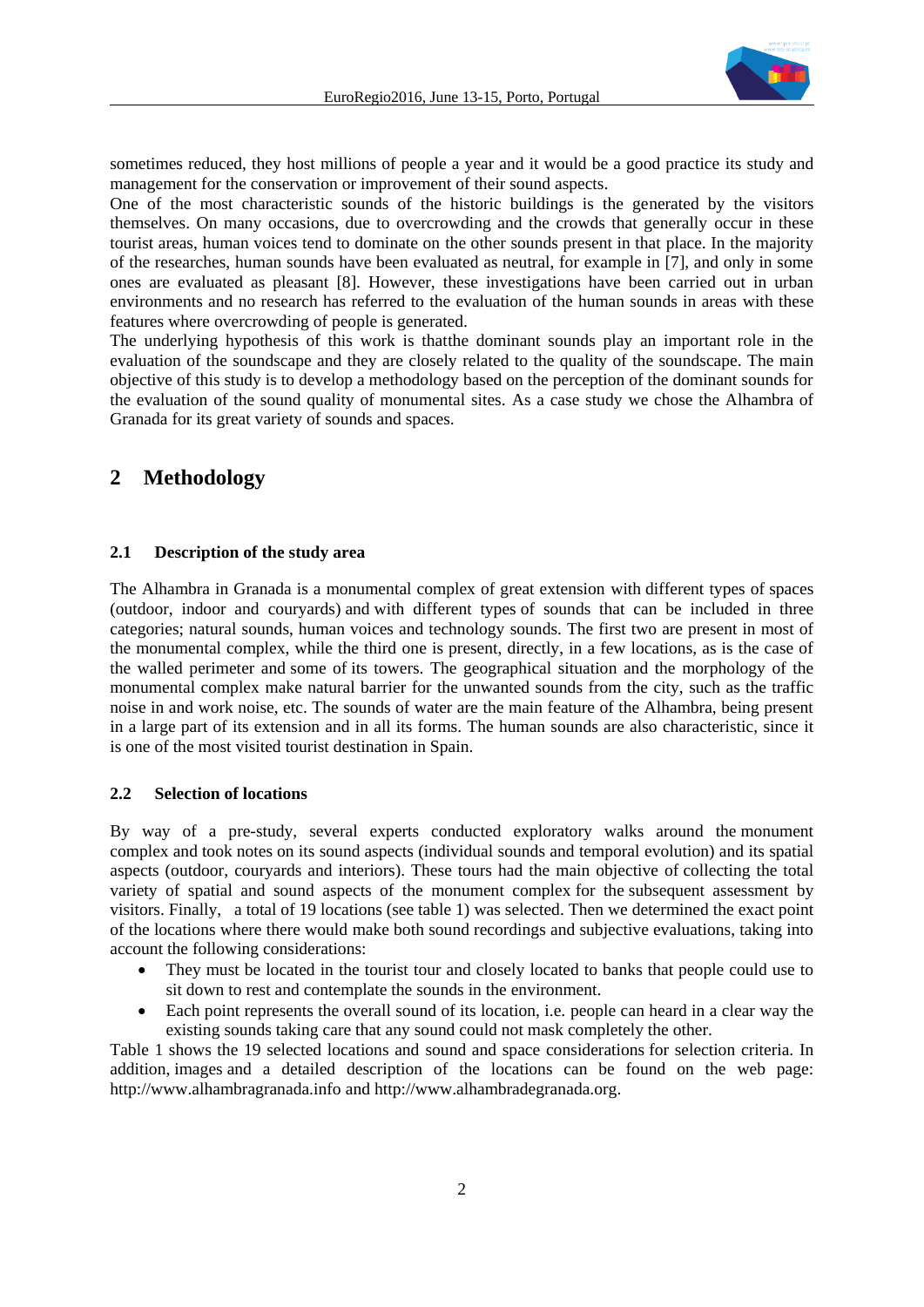

| No.            | Locations                       | Area                  | Type of Space        | Traffic        | <b>Birds</b>   | Water                | People         |
|----------------|---------------------------------|-----------------------|----------------------|----------------|----------------|----------------------|----------------|
| 1              | Couryard de la Reja             | <b>Nasrid Palaces</b> | Courtyard            | Yes            | Yes            | Fountain             | Yes            |
| $\overline{2}$ | Couryard<br>de<br>los<br>Leones | <b>Nasrid Palaces</b> | Courtyard            | N <sub>o</sub> | Yes            | Fountain             | Yes            |
| 3              | Torre del Cubo                  | Alcazaba              | <b>Outdoor Space</b> | Yes            | Yes            | Water Flowing        | No             |
| $\overline{4}$ | Jardín de los Adarves           | Alcazaba              | Courtyard            | Yes            | Yes            | Fountain             | No             |
| 5              | Couryard de Lindaraja           | <b>Nasrid Palaces</b> | Courtyard            | No             | N <sub>o</sub> | Fountain             | Yes            |
| 6              | Partal                          | Alhambra Alta         | <b>Outdoor Space</b> | N <sub>0</sub> | Yes            | <b>Water Flowing</b> | Yes            |
| 7              | Couryard<br>la<br>de<br>Acequia | Generalife            | Courtyard            | N <sub>0</sub> | N <sub>o</sub> | Fountain             | Yes            |
| 8              | Jardines de la Medina           | Alhambra Alta         | <b>Outdoor Space</b> | N <sub>o</sub> | Yes            | N <sub>0</sub>       | N <sub>o</sub> |
| 9              | Jardines Bajos                  | Generalife            | <b>Outdoor Space</b> | No             | Yes            | Fountain             | N <sub>o</sub> |
| 10             | Salón de Embajadores            | <b>Nasrid Palaces</b> | <b>Indoor Space</b>  | No             | N <sub>o</sub> | N <sub>0</sub>       | Yes            |
| 11             | Torre de la Vela                | Alcazaba              | <b>Outdoor Space</b> | Yes            | Yes            | N <sub>0</sub>       | N <sub>o</sub> |
| 12             | <b>Entrance to Generalife</b>   | Generalife            | <b>Outdoor Space</b> | N <sub>0</sub> | Yes            | Waterfalls           | N <sub>o</sub> |
| 13             | de<br>Couryard<br>la<br>Sultana | Generalife            | Courtyard            | N <sub>0</sub> | Yes            | Fountain             | N <sub>0</sub> |
| 14             | Cuarto Dorado                   | <b>Nasrid Palaces</b> | Courtyard            | N <sub>0</sub> | N <sub>o</sub> | No                   | Yes            |
| 15             | Entrance to la Medina           | Alhambra Alta         | <b>Outdoor Space</b> | Yes            | Yes            | N <sub>0</sub>       | No             |
| 16             | Torre de las Infantas           | Alhambra Alta         | <b>Outdoor Space</b> | N <sub>0</sub> | Yes            | Waterfalls           | N <sub>o</sub> |
| 17             | Jardines Altos                  | Generalife            | <b>Outdoor Space</b> | N <sub>0</sub> | N <sub>0</sub> | Fountain             | Yes            |
| 18             | Sala de Dos Hermanas            | <b>Nasrid Palaces</b> | <b>Indoor Space</b>  | N <sub>0</sub> | N <sub>o</sub> | Fountain             | Yes            |
| 19             | Las Placetas                    | Carlos V              | <b>Outdoor Space</b> | No             | Yes            | No                   | Yes            |

Table 1 – Locations and considerations for selecting them.

#### **2.3 Evaluation of the soundscapes**

A total of 385 people take part in the evaluation of the soundscape of the monumental complex, with a minimum of 20 participants by location. They were all tourists visiting the complex monumental at that time, 171 men and 214 women between 16 and 66 years (mean  $= 31$  years). It was given to them a questionnaire, and they were led to the point where they had to fill it out and were asked to listen the ambient sounds for 30 seconds before starting. Visitors participated on a voluntary basis and received no monetary compensation.

The questionnaire consisted of 4 different parts:

- The first part was referred to the identification of sounds and their individual assessment, where each participant wrote in an open question those sounds they identified at that time and they answered, in an ordinal scale of 5 points, how nice it was each of the sounds identified at the time and current context. In the scale "1" was unpleasant and "5" was nice. They were also asked a question about the dominant sounds: do you consider that there are some dominant sounds in this place? If your answer is "yes", they were asked to say what it was.
- The second part was to assess the quality of the soundscape, the visual environment, the intensity of the perceived sound and the overall impression through a continuous flowsheet scale assessment where the left end was "0" (nothing) and the right end was "10" (a lot).
- The third part consisted in the evaluation of a number of attributes of the soundscape.
- The fourth part was referring to the socio/demographics.

The time slot of the interviews was 10:00 to 12:00, due the flow of visitors in this period can be considered as average. Figure 1 shows the different areas of the Alhambra and the assessment points.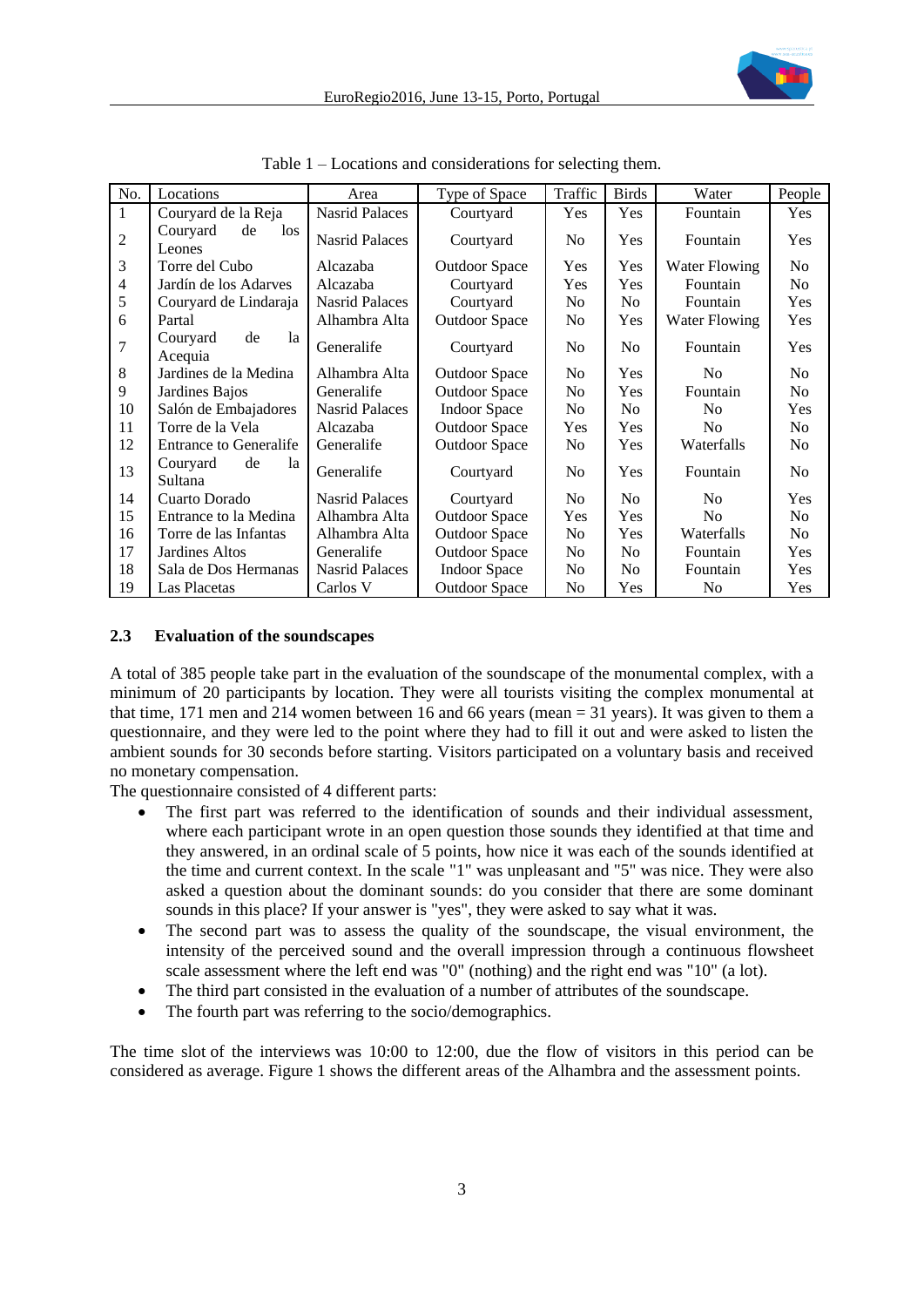



Figure 1 – Areas of the Alhambra and assessment points.

# **3 Results and Discussion**

## **3.1 Identification and sound assesment**

Each participant identified the sounds of each place and they assess them. Table 2 show the percentage of surveyed people that identify a particular type of sound in each one of the 19 places and their evaluation. It has been omitted the sounds identified with a relative frequency below than 0.01. For a better understanding, the answers were grouped into: "1 and 2" unpleasant, "3" neutral and "4 and 5" pleasant. It is noted that the human voices, the sounds of the birds and the sounds of water are the most identified sounds, well above the others. The human voices are the most frequently identified, this is due to the cultural nature of the Alhambra, which hosts a lot of visitors each day. The sound of the birds was the second more identified sound, since the forest of the Alhambra that surrounds the walled monument complex and the extensions of landscaped areas are a refuge for many species of birds. The sound of the water takes the third place, due to the richness of water that exists in great part of its extension in all its forms.

The technological sounds such as the urban traffic, air traffic, noise from works, walkie-talkies or photo cameras, were evaluated by a high percentage of respondents as "nasty". The sounds of the people, as the voices and steps were also evaluated by the majority as "nasty", although a high percentage also evaluated them as "neutral". In the case of the natural sounds, all were evaluated as "nice", with the exception of sounds coming from the dogs and the frogs, which were mostly assessed as "nasty" (although the sample size is not considered sufficient to make a categorical affirmation). The sound of water was the best valued of all sounds.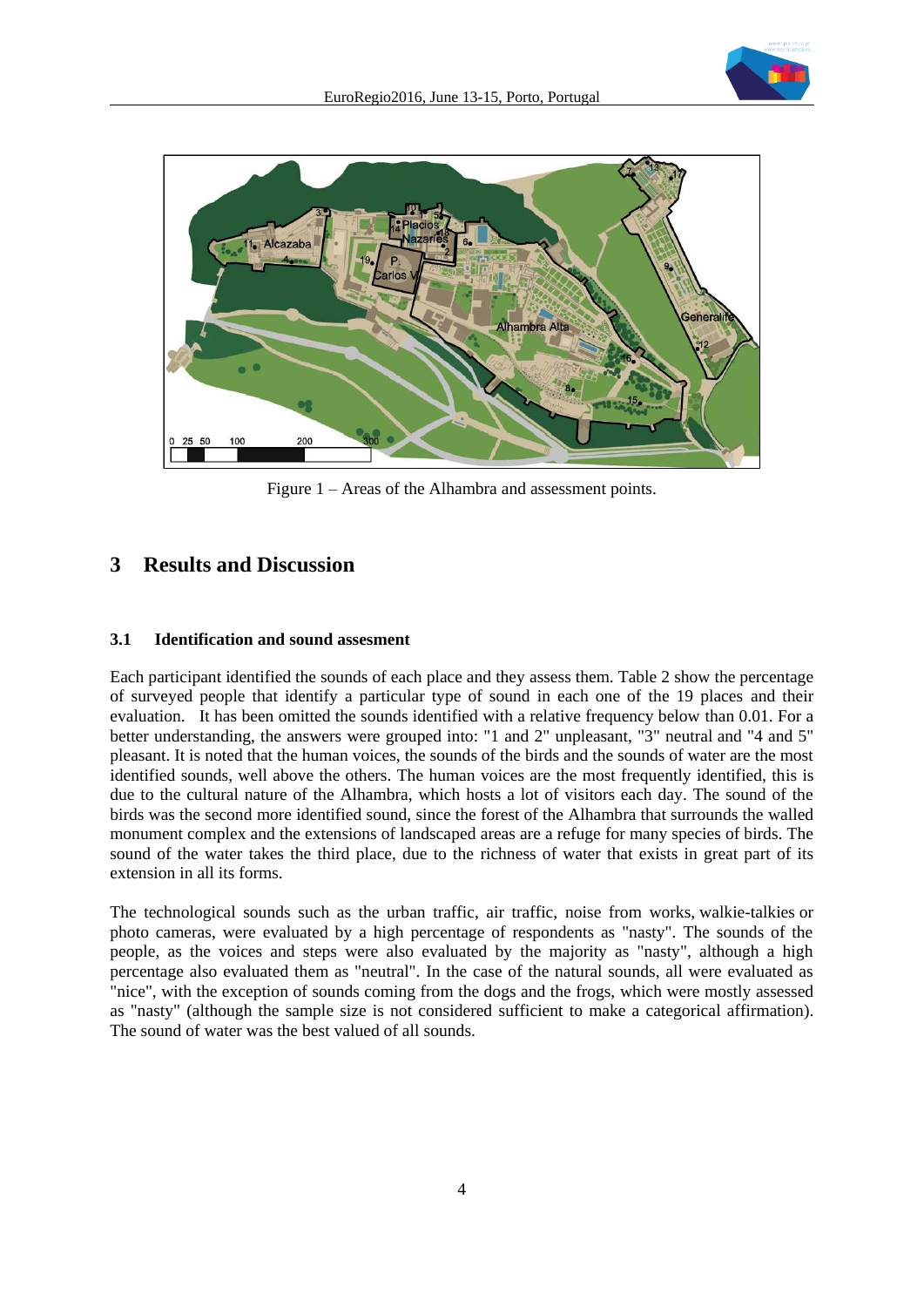|                      | % participants  | % participants       | % participants   | % participants    |
|----------------------|-----------------|----------------------|------------------|-------------------|
| Type of sound        | identifying the | assessing each sound | assessing each   | assessing each    |
|                      | sounds          | as unpleasant        | sound as neutral | sound as pleasant |
| People talking       | 71.9            | 52.3                 | 43.7             | 4.0               |
| <b>Birds</b>         | 69.6            | 3.4                  | 30.6             | 66.0              |
| Water                | 58.7            | 3.1                  | 13.3             | 83.6              |
| Wind                 | 15.1            | 15.5                 | 19.0             | 65.5              |
| <b>Steps</b>         | 14.0            | 50.0                 | 33.3             | 16.7              |
| Traffic              | 10.1            | 84.6                 | 15.4             | 0.0               |
| <b>Photo Cameras</b> | 7.5             | 65.5                 | 27.6             | 6.9               |
| Leaves on the trees  | 5.5             | 9.5                  | 28.6             | 61.9              |
| Cicadas              | 3.6             | 14.3                 | 50.0             | 35.7              |
| Campaigns            | 3.6             | 14.3                 | 21.4             | 64.3              |
| Works                | 3.1             | 75.0                 | 25.0             | 0.0               |
| Aircraft             | 2.3             | 77.8                 | 22.2             | 0.0               |
| Walkie-Talkies       | 2.1             | 100.0                | 0.0              | 0.0               |
| Frogs                | 1.8             | 71.4                 | 14.3             | 14.3              |
| Dogs                 | 1.8             | 57.1                 | 42.9             | 0.0               |

Table 2 – Identification and evaluation of individual sounds in the 19 selected locations.

## **3.2 Dominant sounds.**

The participants also identified the dominant sounds of the place, i.e. the sounds that could be heard above the other sounds in that place. Table 3 shows the type of dominant sound and the frequency it is identified. The number of sounds is reduced to 6 types: the wind, the city (traffic and works), cicadas, birds, people and water. "No ident" stands for the frequency with which people did not choose a particular sound as dominant in a given place. This may be due to the difficulty with which some people have to choose a sound dominant when the sound composition is complex. It is noted that, as in table 2, the sounds identified as the most frequently dominant were those coming from water, people and birds.

Table 3 – Percentage of participants identifying each particular sound as dominant for the 19 locations.

| Type of sound  | % participants identifying |  |  |
|----------------|----------------------------|--|--|
|                | each sound as dominant     |  |  |
| Water          | 38.2                       |  |  |
| People talking | 26.2                       |  |  |
| <b>Birds</b>   | 24.4                       |  |  |
| No ident       | 6.0                        |  |  |
| Cicadas        | 2.3                        |  |  |
| City           | 1.8                        |  |  |
| Wind           | 10                         |  |  |

In spite of the fact that the sound of people was the most frequently identified by the participants (table 2), the sound of water was identified as dominant (table 3) by a larger number of participants. This suggests that, in general, although the sounds of the people were more present in the whole monument, the sound of water acquired greater importance, becoming noticeable over the other sounds of the place on many occasions, and therefore in the evaluation of the participants. This result opens the hypothesis that the evaluation of the dominant sounds can give reliable results with regard to the evaluation of the quality of the soundscape.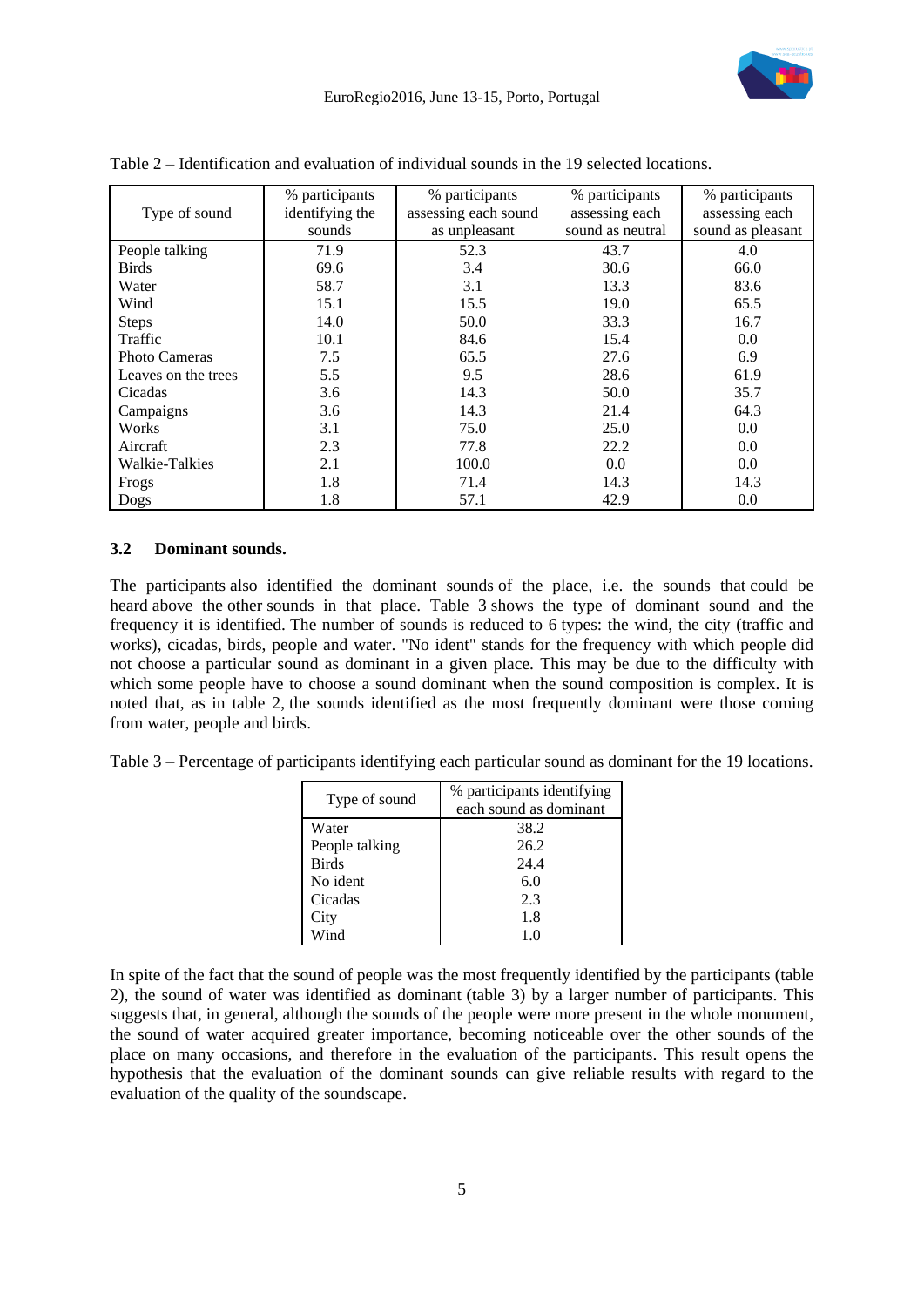| Group         | Sound        | Locations                 |     | Ouality |
|---------------|--------------|---------------------------|-----|---------|
| A             | People       | 10, 15, 18, 19            | 80  | 5,56    |
| B             | Water        | 4, 5, 6, 7, 9, 13, 16, 17 | 163 | 7.35    |
| $\mathcal{C}$ | <b>Birds</b> | 2, 3, 11, 12, 14          | 101 | 6.63    |

Table 4 – Classification of the dominant sounds by locations

With the aim of analyzing the influence of the dominant sounds with regard to the quality of the soundscape, we have classified the different locations according to their percentage of dominant sounds. The classification criterion is selected according to when the percentage in which sounds are identified as dominant by participants is equal to or greater than 50%. Table 4 shows the three groups of dominant sounds (people, water, birds), the locations in which dominate these sounds, the number of the sample and the evaluation of the quality of the soundscape for each group. The locations 1 and 8 had not been able to classify in any group as it did not reach the 50% of dominance in any of its sounds.

#### **3.3 Quality of the soundscape as a function of the dominant sounds**

A Mann-Whitney U test was used to compare the evaluations of the quality of the soundscape between the dominant groups of sounds (according to table 4). In group A (locations dominated by the sound of the people) score was significantly lower (p-value  $\langle 0.001 \rangle$  that in groups B and C (locations dominated by the sound of water and birds respectively), which indicates that the quality of the soundscape worsened in the locations where the sound of the people dominated. Group B had a statistically significant score greater than both Group A (p-value  $\lt 0.001$ ) and Group C (p-value  $\lt$ 0.01), which suggests that the quality of the soundscape significantly improved when dominated the sound of the water compared to the other sounds in that place. With regard to Group C, it obtained a statistically significant higher score (p-value  $\langle 0.001 \rangle$ ) than the Group A but a statistically significantly lower score (p-value  $< 0.01$ ) than Group B, which suggests that when dominated the sound of the birds the score of the quality of the soundscape was acceptable but not better than when the sound of water dominates.

| Group | Space               | Location                    | N        | Quality      |  |
|-------|---------------------|-----------------------------|----------|--------------|--|
|       | Interior            | 10, 18                      | 40       | 5,66         |  |
| A     | Outside             | 15, 19                      | 40       | 5,46         |  |
| B     | Couryard<br>Outside | 4, 5, 7, 13<br>6, 9, 16, 17 | 81<br>82 | 7,41<br>7,26 |  |
| C     | Couryard            | 2, 14                       | 40       | 6,10         |  |
|       | Outside             | 3, 11, 12                   | 61       | 6,96         |  |

Table 5 – Classification of the locations according to the group of dominant sounds and the type of space.

Since the evaluation was carried out in three types of spaces (outdoor, couryards and interiors), we also analyze the quality of the soundscape depending on the type of space, to explore whether or not the type of space affected the perception of the soundscape. To this goal, the different types of space were grouped depending on the type of dominant sound (see table 5). We then perform a Mann-Whitney U test to compare the evaluations of the quality of the soundscapes with the types of spaces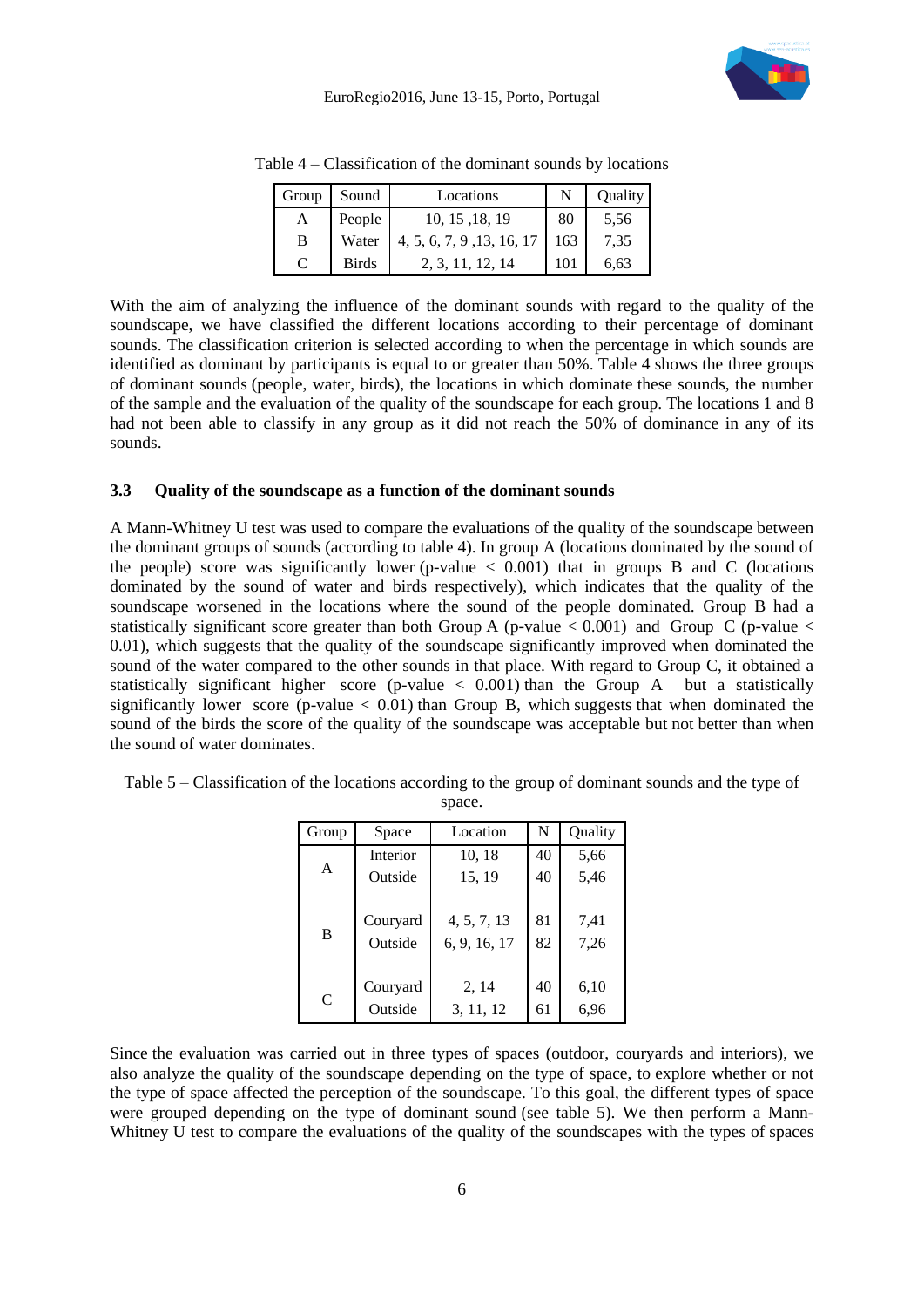

and the type of dominant sound. Results show that when the sound of people dominated there were no statistically significant differences (p-value=0.70) between the type of space (inside and outside), as well as when the sound of water dominated (p-value= 0.64) between the type of space (foreign and courtyard). However, when the sound of birds dominated there were statistically significant differences (p-value  $= 0.04$ ) between different spaces (exterior and courtyard). This difference could be due to the own typology of birds that lived in this spaces. While the birds with tuneful and soft songs dominated in the outsides, courtyards were dominated by birds (common swift) with a scratchier and high level songs. An example is location 2 (Courtyard of the Lions) that despite its great source of water which is often considered one of the most characteristic and emblematic ornaments, their sound only was identified as dominant by the 5 % of the surveyed, compared to the 95% that considered the sound of swifts dominant. These results suggest that the quality of the soundscape did not depend on the type of space, but only on the type of sound that dominated in each location.

#### **3.4 Relationship between the quality of the soundscape and the dominant sounds**

The above results suggest that we can establish a relationship between the quality of the perceived soundscape and the dominant sounds. To this goal, an index is created (called *CD*) based on the percentage of the dominant sounds, the subjective evaluation of their pleasantness and the reported loudness. This index was applied to the 19 locations of the Alhambra, thus obtaining a value for each one of them, which it were highly correlated with the assessment of the quality of the soundscape (Pearson  $r = 0.911$ ), which indicates the high reliability of this index. This index is defined as follows:

$$
CD = \sum_{i=1}^{n} \frac{\%d_i}{100} A_i + (M - L) \tag{1}
$$

Where *n* is the number of pleasant sounds identified as dominant;  $\%d$  is the percentage of identification of each dominant sounds perceived as pleasant (see Table 2); *A* Is the average rating of the pleasantness for dominant sounds (perceived pleasantness  $> 3$ ); M is the central value of the scale used (in this case  $M = 3$ ); and L is the average reported loudness of the soundscape.

This index will allow us to reduce the number of items from the surveys and reduce the number of participants in future evaluations. Furthermore, it will give us valuable information about the sounds that affect the sound quality in a particular place for their management and conservation.

## **4 Proposal for evaluating the soundscape in historic buildings.**

On the basis of the preceding study case of the Alhambra, where the quality of the soundscape depended primarily on the type of sound subjectively dominant, we propose the following methodology for the evaluation and management of the soundscapes in historical environments:

- 1) Exploratory phase: exploratory sound walks by a group of experts to select a representative sample of the monumental complex. It shall select the points of assessment and determine the time of evaluation in terms of the temporal variation of the sounds.
- 2) Evaluation of the locations: a group of experts or trained people identify the individual and dominant sounds in the place, and evaluated them in a scale of pleasantness  $(A)$  ranging from 1 to 5. It also evaluates the overall perceived loudness  $(L)$  on a scale of 1 to 5. This will be repeated throughout the sampling period selected, as many times as you get a representative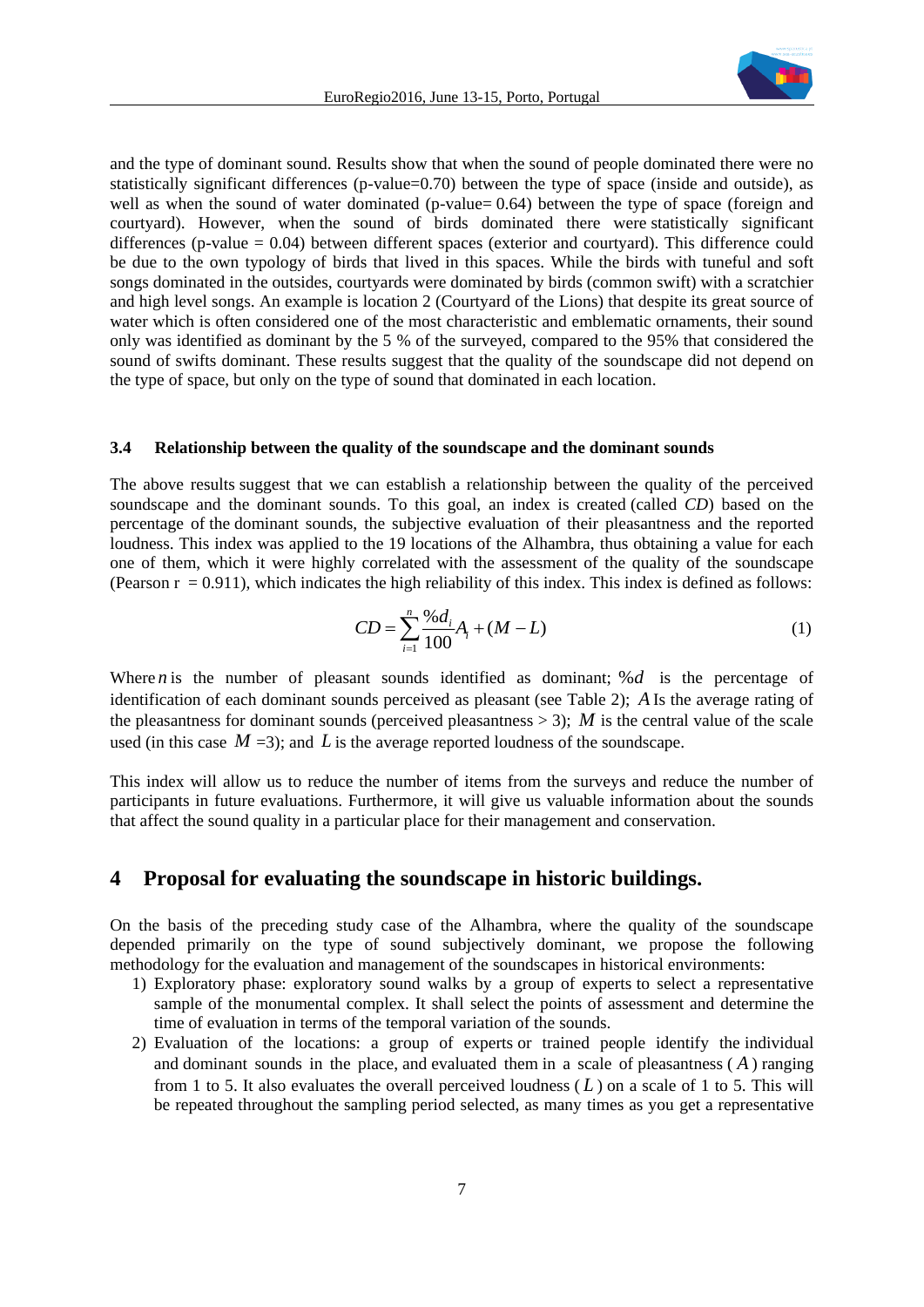

sample. The evaluation of the pleasantness and reported loudness may be learned from previous assessments, if any.

- 3) Calculation of the percentage of dominant sounds: for each location we should get the percentage of participants that identify a type of dominant sound ( %*d* ) during the representative period selected.
- 4) Calculate the proposed index, eq. (1): using the parameters obtained in the previous steps  $(A, L \text{ and } \mathcal{A})$  the score of CD is calculated for each location. The score for this index is between -2 and 7. As an alternative we also propose an abacus for a quick use (see figure 2) for an approximate in-situ assessment. In case of using the abacus, %*d* must be rounded to the nearest percentage value and *A* must be weighted by the percentage of each dominant sound. Abacus would only be applicable if there is only one type of pleasant sound, or several pleasant sounds with a similar *A* score. The use of the abacus will be as follows. Imagine you has done a sampling measure in a preset time and place, and you has obtained that a 78% of the dominant sounds belong to natural sounds (e.g. water and birds), both with a score of  $A=4$ , and the 22% belong to unnatural sounds (e.g. people and traffic) with a score of *A*= 2.5 and 2.2 respectively. The overall perceived loudness is  $L = 3.2$ . To use the abacus, round up the percentage of pleasant sounds (with  $A > 3$ ) to the nearest integer, i.e.  $\%d = 80$  and with the corresponding line in the abacus we look for the point that cuts  $A = 4$  with L= 3.2. The result obtained with the abacus is *CD*= 3, and the result applying the formula would be *CD*= 2.94.
- 5) Once the CD index is calculated, we propose the following categorization: locations are considered with a sound quality acceptable when they are between category 1 and 2. Category 1: CD >4. High quality soundscape. Category 2: 2.5<CD <4. Medium soundscape quality. Category 3:  $1 < CD < 2.5$ . Category 4:  $-2 < CD < 1$ .



Figure 2 – Abacus for quick assessment of the quality of the soundscape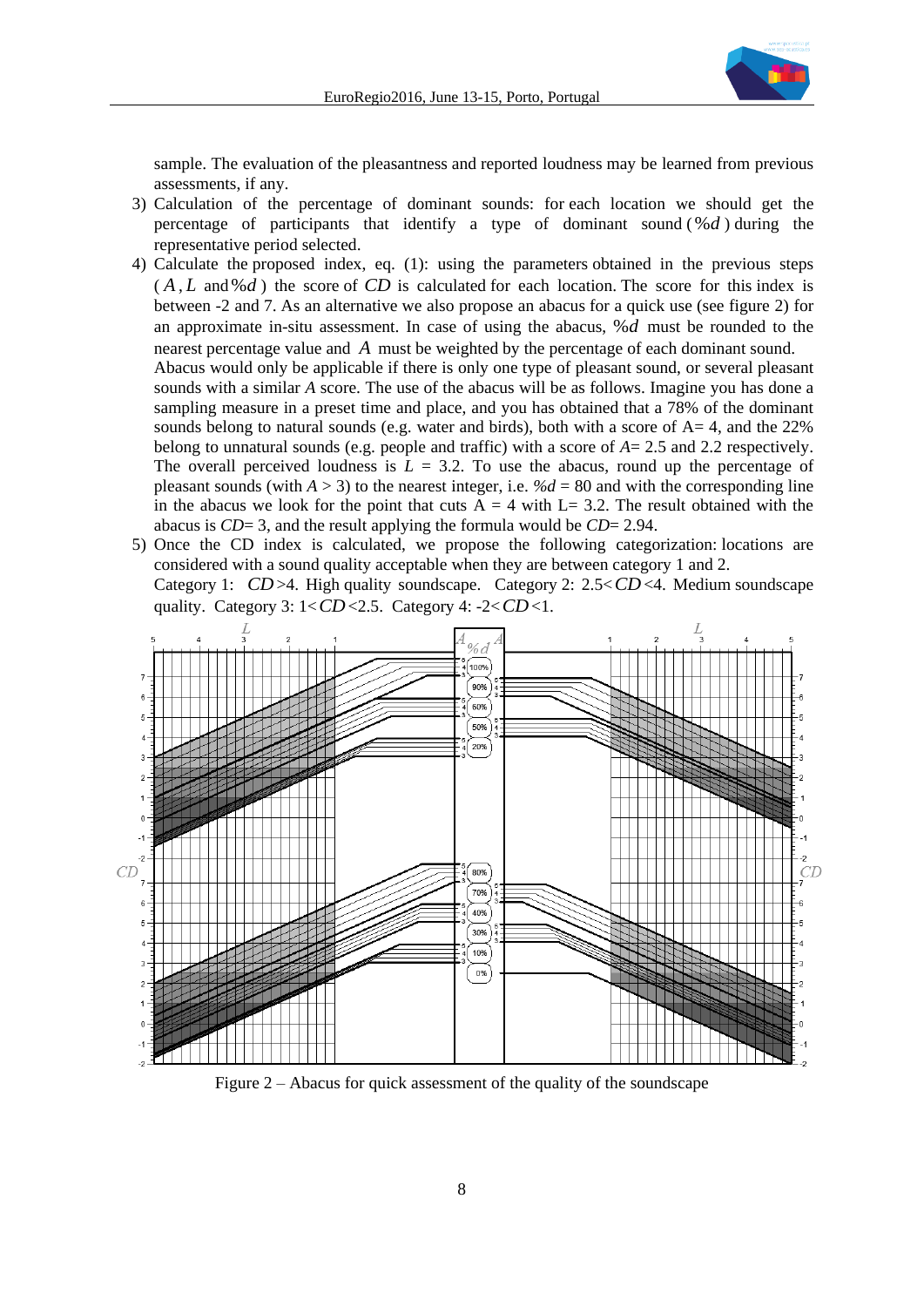

## **5 Conclusions**

In this paper we have chosen the Alhambra of Granada as a case study representative of the great diversity of sound sources and spaces (outsides, couryards and interiors) existing in historic buildings. After an exploratory phase, we selected 19 locations and carried out an analysis of the individual and dominant sounds. Results show that the dominant sounds were decisive items in the assessment of the soundscape and they are closely related to the quality of the soundscape. Based on these results, we propose an index (named *CD* ) that allows us to reduce the field work in the subjective assessments (lowering the number of evaluated sounds, the number of questionnaires and the number of participants needed), thus providing a more quick assessment for future evaluations. Based on the proposed index, this work suggests a methodology for the evaluation of the quality of the soundscape of historic buildings. This methodology also provides important information about the sounds that affect the soundscape and gives a technical guidance for the management of the soundscape of historic buildings with the aid of their enhancement and conservation.

In relation to the results obtained from the analysis in the Alhambra in Granada, we determine the following:

- The presence of crowds of people had a negative impact. When the sound of the people was identified as dominant by more than 50 per cent of surveyed person, the quality of soundscape declined significantly.
- Natural sounds were evaluated in a very positive way, being the sounds of water those which most notably improved the overall quality of the soundscape.
- It cannot be said that the spatial characteristics have a direct influence on the assessment of the soundscape. The assessment of each space is given by their own sound characteristics, essentially determined by the type of sound that dominates in that space.

#### **Acknowledgements**

This work was supported by the "Ministerio de Economía y Competitividad" of Spain under projects TEC2012-38883-C02-02 and TIN2015-64776-C3-1-R and by the BioTic Granada Campus under project P\_CP\_27. It is also acknowledged the financial support of the "Ministerio de Educación" of Spain for the PFU grant awarded to Germán Pérez Martínez.

## **References**

- [1] R. Kaplan, S. Kaplan, The Experience of Nature. A Psychological Perspective, 1989.
- [2] J. Lang, Symbolic aesthetics in architecture: toward a research agenda, Environ. Aesthet. Theory, Res. Appl. (1988) 45–55.
- [3] A.L. Brown, J. Kang, T. Gjestland, Towards standardization in soundscape preference assessment, *Appl. Acoust.* 72 (2011) 387–392.
- [4] J. Liu, J. Kang, H. Behm, T. Luo, Effects of landscape on soundscape perception: Soundwalks in city parks, *Landsc. Urban Plan*. 123 (2014) 30–40.
- [5] P.J. Lee, J.Y. Hong, J.Y. Jeon, Assessment of rural soundscapes with high-speed train noise., *Sci. Total Environ*.
- [6] N.P. Miller, US National Parks and management of park soundscapes: A review, *Appl. Acoust.* 69 (2008) 77–92.